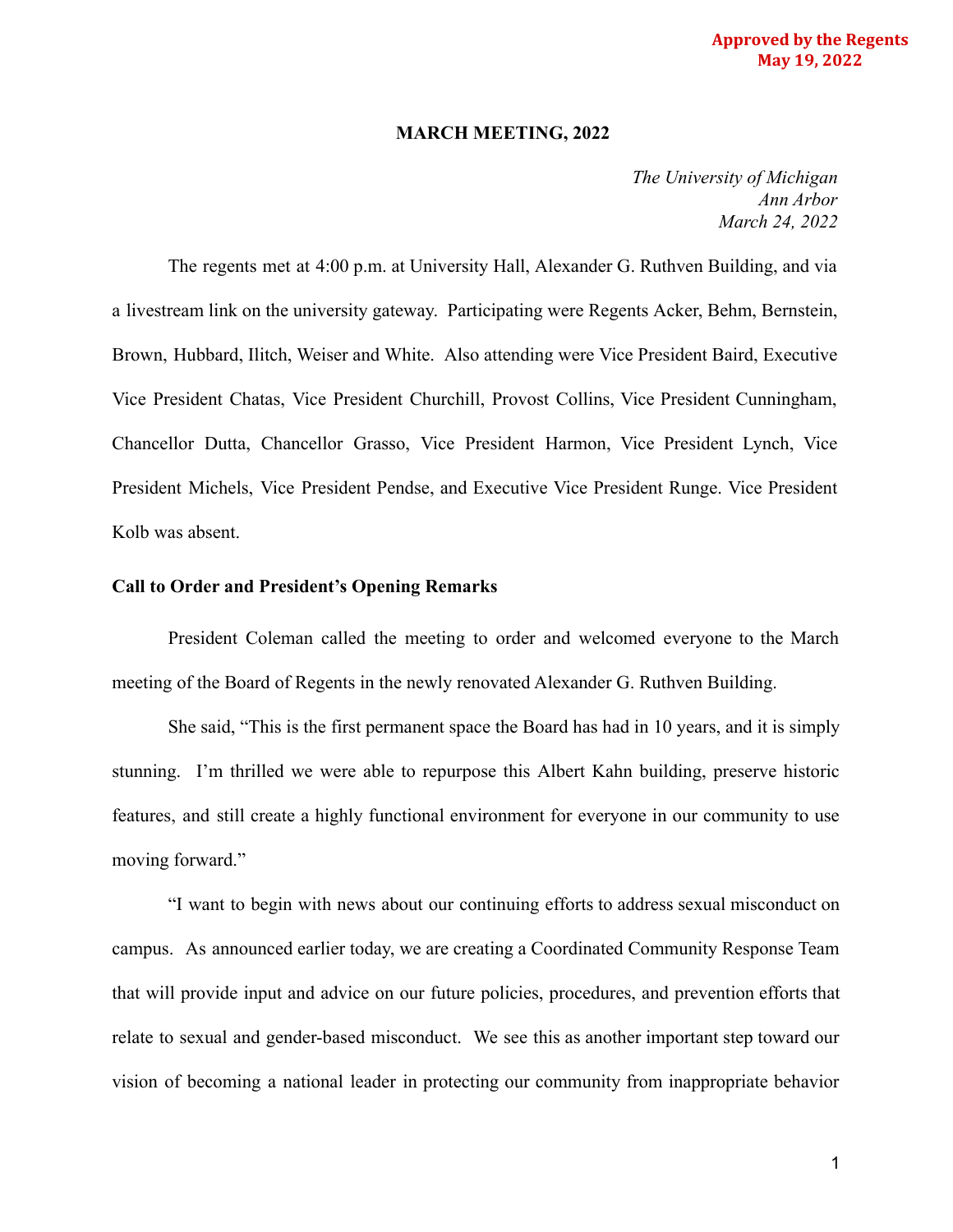and sexual misconduct. I want to reinforce that we will own our mistakes, learn from them, and share those lessons with all of higher education. We know that many eyes are on Michigan, and I want our university to be at the forefront of making college campuses safer, welcoming, and responsive.

"While it is only March, this is our last meeting before our spring commencement programs, where we will celebrate the Class of 2022 and welcome back the Class of 2020, whose ceremony was canceled because of the pandemic. We have an impressive slate of honorary degree recipients to present for your approval today, and are excited to welcome our speakers. Maria Shriver will address the Class of 2022; Maria Klawe, the president of Harvey Mudd University, will speak at University Graduate Exercises; and in a fitting gesture, Dr. Anthony Fauci will join the comeback ceremony for the Class of 2020.

"As we've learned from Dr. Fauci and two years of living with COVID, it's impossible to overstate the importance of public health and protocols for preventing the spread of disease. Here on campus, we recognize this critical work with the Thomas Francis Jr. Medal in Global Public Health. We award the Francis Medal to public health leaders from around the globe who have contributed to a healthier future for society. The recipient receives a \$50,000 award and the opportunity to deliver a keynote address on campus. This week we opened nominations for our next medal recipient. It's important that we recognize those who make our world a safer and healthier place, and I encourage submissions from members of our community.

"University presidents have the job of looking ahead, often by decades, as we position our institutions for society's needs. I regularly say Michigan focuses on the future, and our teaching, research, and health care demonstrate that every day. Yet our momentum and

2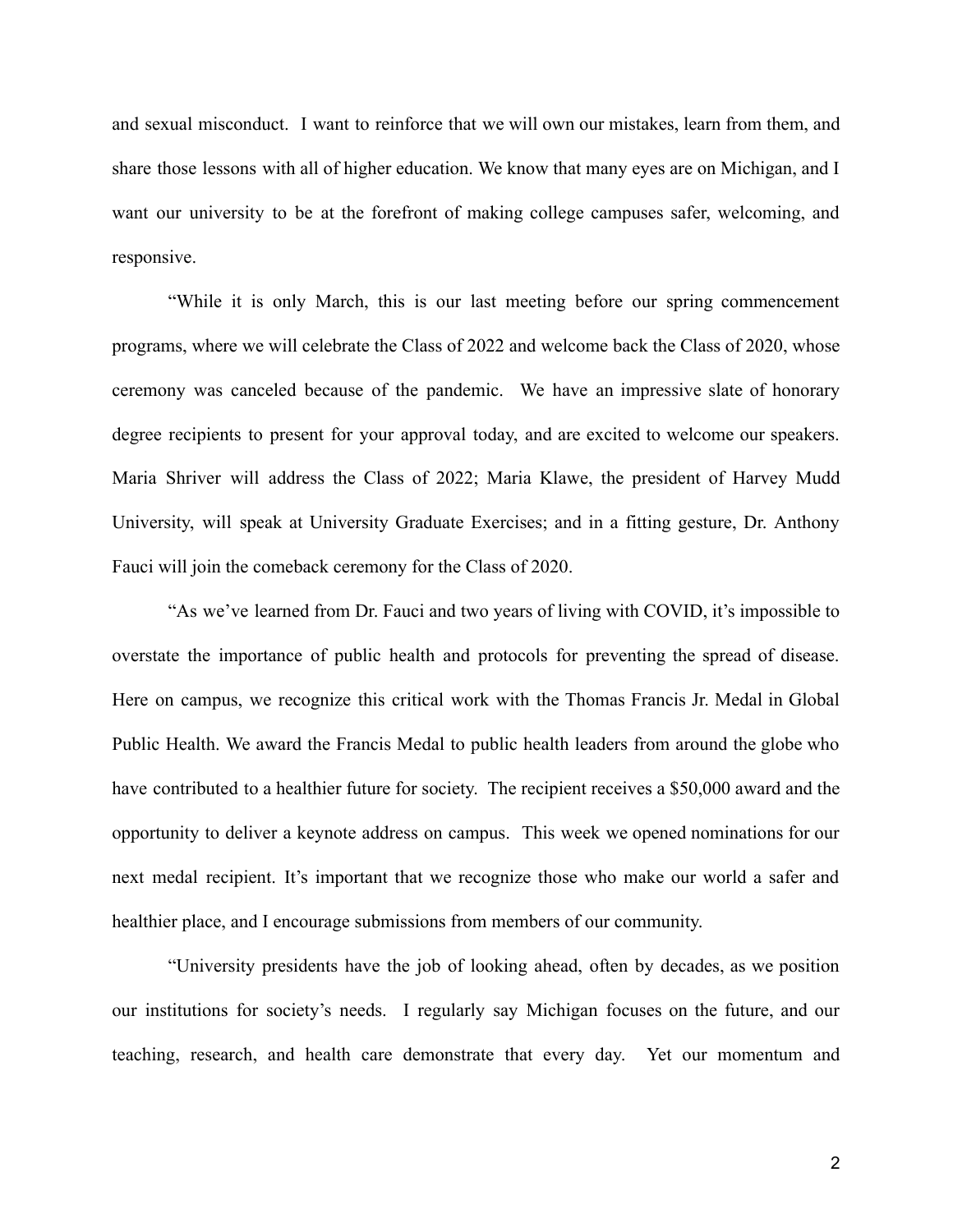accomplishments will matter little if we do not care for our planet. We must dramatically reduce our carbon footprint. There is no alternative: We must and will become carbon neutral.

"Ten months ago, the University committed to achieving carbon neutrality across our three campuses. It is at the heart of all we do, in the lab, on campus, and in partnership with communities near and far. It informs how we build and power our buildings, light our campuses, deploy our buses, pursue research, and make investments to fund such work. Equally important is how we give our students, staff, and faculty the knowledge and tools to bring sustainable and just practices into the world.

"We will soon be purchasing 100 percent of our electricity from renewable energy sources. We are planning geothermal exchange systems for our buildings, purchasing electric buses, and fitting more than 70 buildings across all three campuses with LED lighting. More than being exciting, these climate action efforts are critically important to our collective future.

"I'd like to recognize two leaders: Drew Horning and Lydia Whitbeck. Drew served as administrative director of the President's Commission on Carbon Neutrality and is special advisor to the president for our carbon neutrality strategy. Lydia is the project manager for this comprehensive strategy. The Commission on Carbon Neutrality report serves as our roadmap, and I know Drew and Lydia are driving forces behind this work. Because of their commitment, and the actions of so many others on all of our campuses, I am confident that the UM will continue to take meaningful steps toward climate action. We are also extremely pleased to have recently hired one of the most innovative and aggressive champions of sustainability in higher education, Geoff Chatas."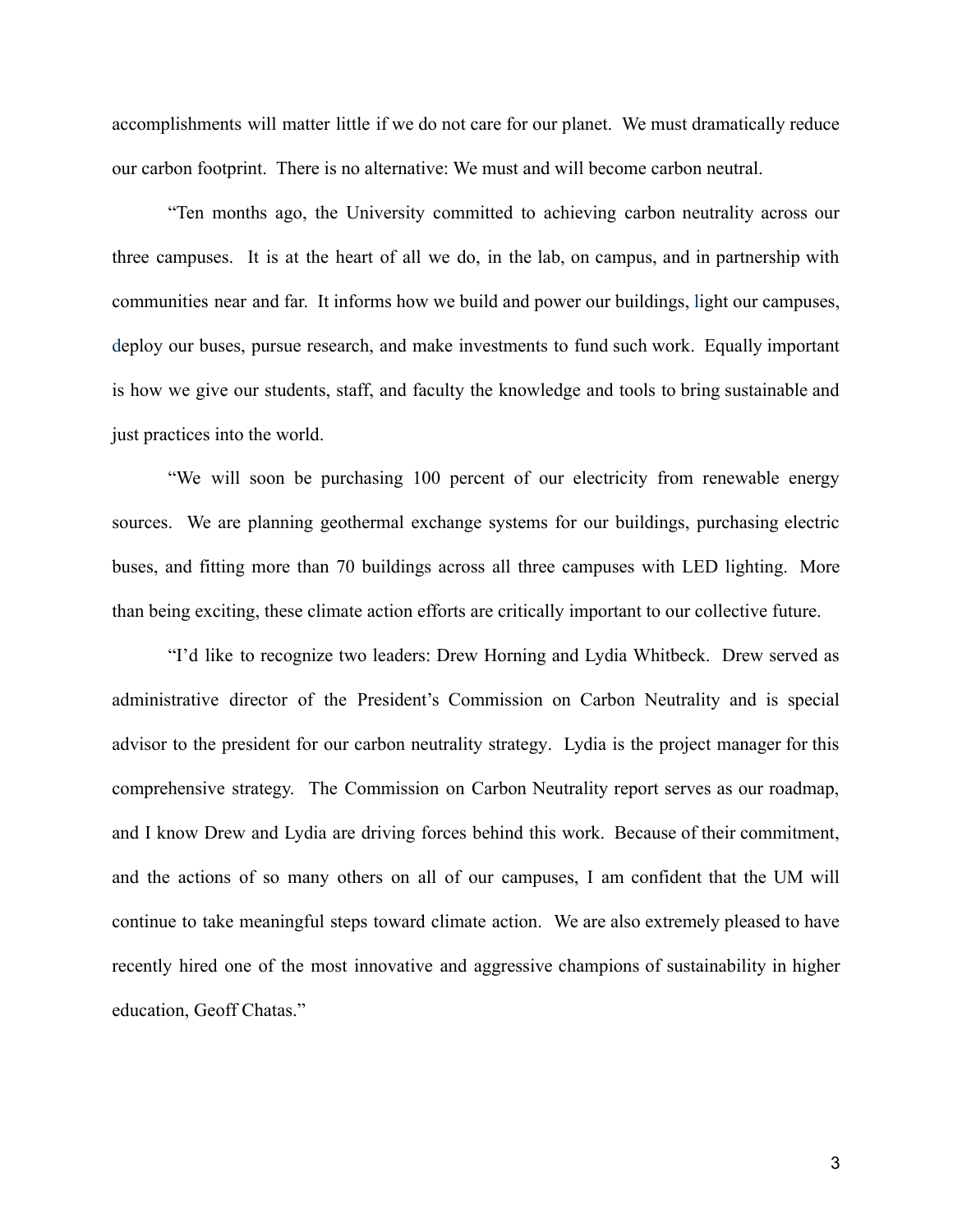Executive Vice President Chatas noted the goals established by the university: to reduce emissions from purchased power to net-zero by 2025 (Scope 2); to eliminate direct, on-campus greenhouse gas emissions by 2040 (Scope 1); and to establish net-zero goals by 2025 for indirect emission sources (Scope 3).

Executive Vice President Chatas said, "We are also working to instill a university-wide culture of sustainability, with justice as a core principle. I am extremely pleased to announce that UM is on pace to reduce greenhouse gas emissions (Scope 1 and 2) by 50 percent by 2025, which is both five years ahead of, and exceeds the United Nations Intergovernmental Panel on Climate Change's (IPCC) guidance to reduce emissions by 45 percent by 2030. Over this period of 10 years we will also have added five million square feet of space." He referred to a new dashboard that tracks UM emissions reduction efforts, located at planetblue.umich.edu.

He continued, "We are moving forward with procuring 100 percent of our purchased electricity from renewable energy sources, which will take our indirect emissions (Scope  $2$ ) historically the largest source of UM greenhouse gas emissions — to net-zero by 2025. We have issued a request for 160 million kilowatt-hours of electricity per year from renewable sources such as solar or wind. This is in addition to the 200 million kilowatt-hours per year we are already purchasing from renewable energy sources. The total 360 million kilowatt-hours per year of renewable electricity means 100% of the university's purchased electricity for all three campuses will be from renewable energy sources through these purchased power agreements. Once in place, the associated carbon reduction will be equivalent to removing every motor vehicle registered in the City of Ann Arbor (70,000 cars) from the road.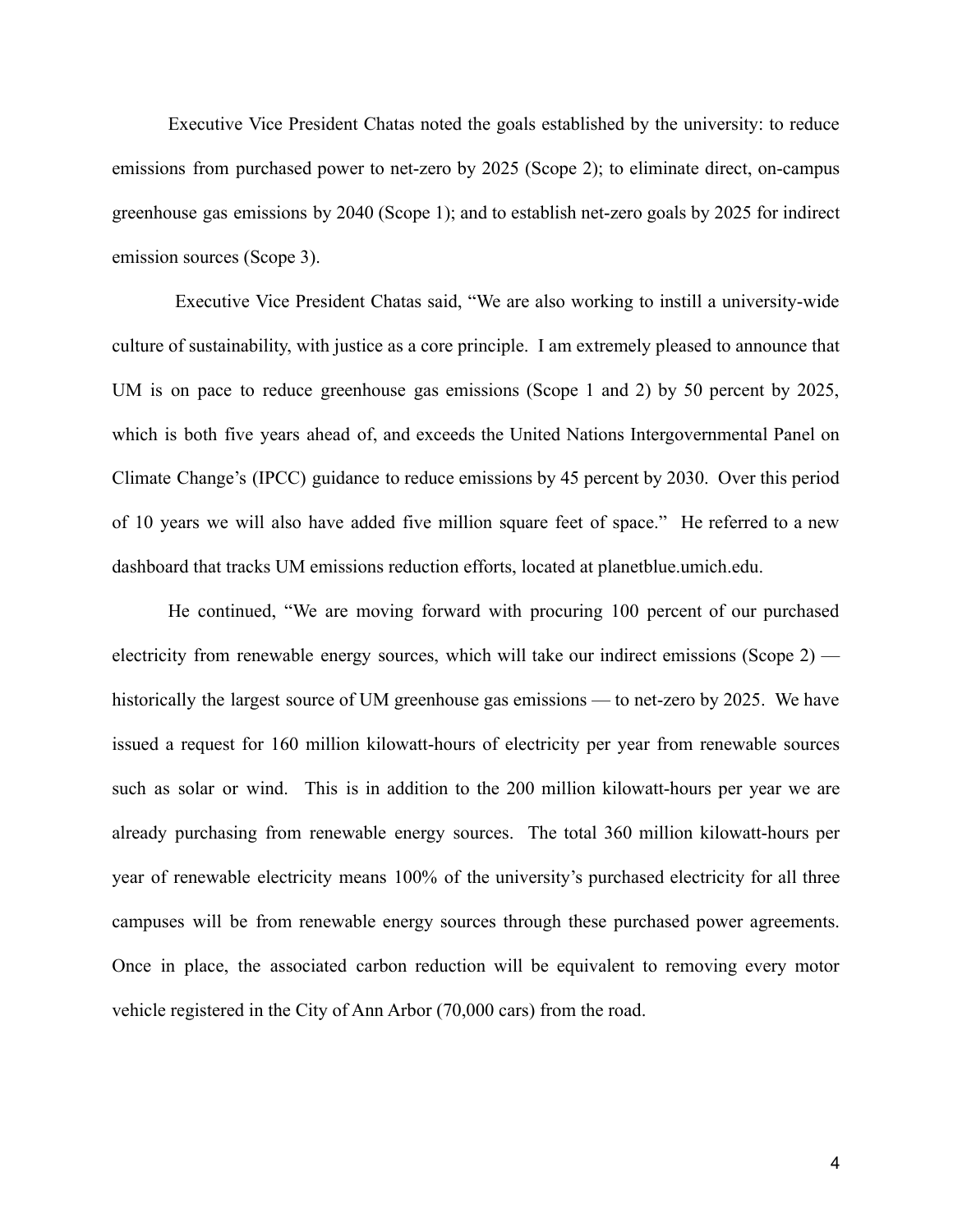"We are also launching a utility master planning effort for North Campus, focused on decarbonizing the entire campus district by installing geothermal exchange systems. While completing this effort will take time, we are not waiting to take action. We are moving forward with three projects, both to gain experience and inform the implementation of future projects. They are: the Leinweber Computer Science and Information Building that will be the first large-scale university building to not rely on natural gas for heating; the newly announced North Campus residence hall will be heated and cooled by a geothermal exchange system; and a geo-exchange system for the Ginsberg Center on Central Campus.

"We are also announcing a \$10 million new investment in LED lighting energy conservation projects across all three campuses, covering an estimated ten million square feet of space in approximately 100 buildings. This new \$10 million investment puts us well ahead of our original \$5 million/year target for the fund.

"We are taking steps to decarbonize our vehicle fleet, and have purchased four all-electric buses for deployment next year on the Ann Arbor campus. This will include three standard 40' buses, as well as a 60' articulated bus. Our sustainable transit work doesn't end there. We're working to expand electric vehicle charging on and off-campus, in coordination with the City of Ann Arbor. We look forward to pursuing similar collaborations in Dearborn and Flint as well, and we are working on a plan to improve connectivity between North Campus and Central Campus, exploring leading-edge, mass-transit technology.

"We continue looking at opportunities to advance carbon neutrality goals through high impact financial strategies. As you heard earlier this month, we are funding much of this work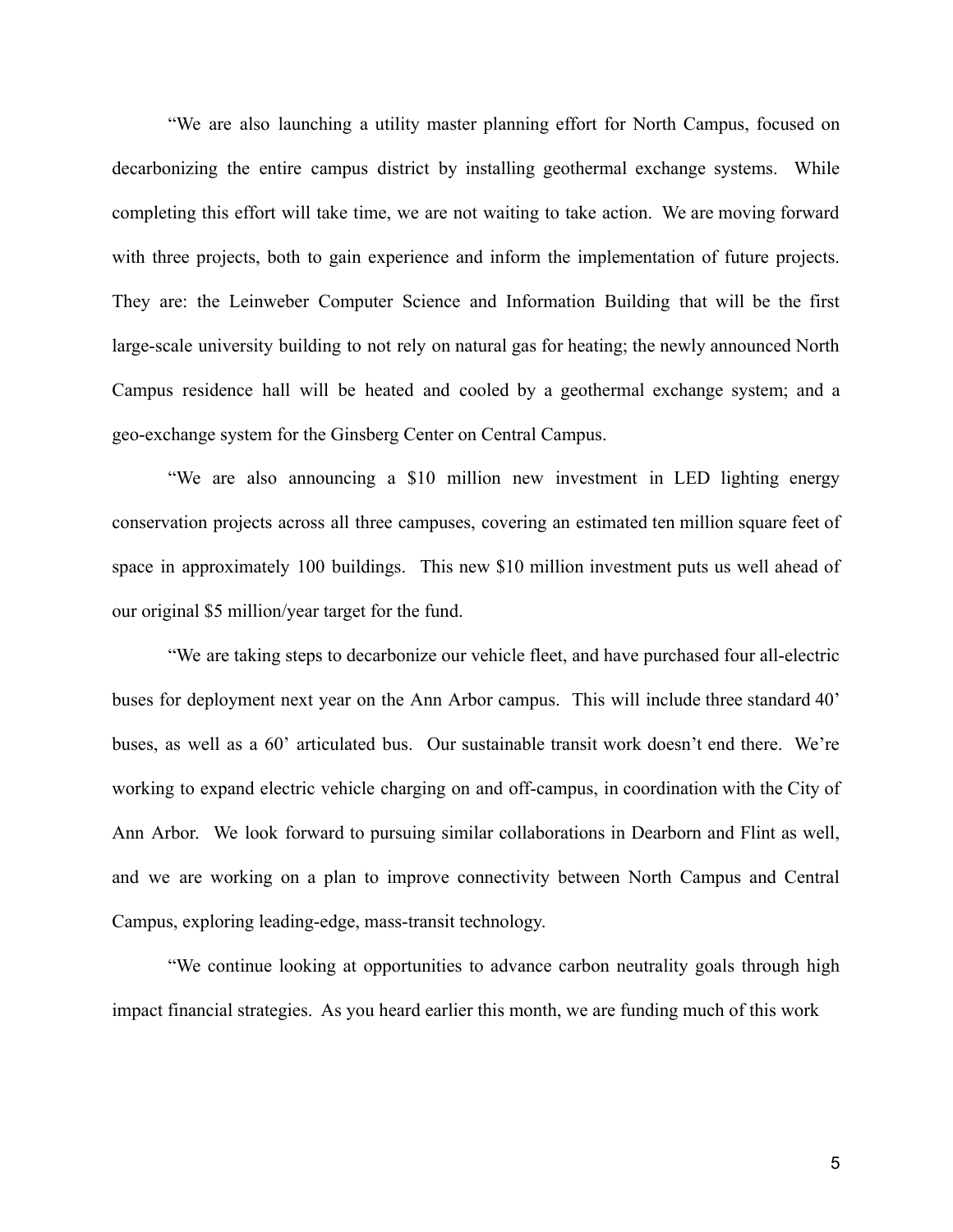through our first-ever 'green bonds,' totaling \$300 million at an attractive rate of interest, to finance projects that align with UM climate action goals. In addition, a commitment to making high impact renewable investments and substantial investments in sustainable infrastructure continue as the endowment transitions to a net zero portfolio. Specifically, the investment office has invested in renewable energy development and production, such as solar energy generation and development, among others. The office is in the early stages of investment in several projects designed to advance carbon sequestration and mitigation. UM has exited directly held positions in publicly-traded companies that are the largest contributors to greenhouse gasses and has ceased making commitments to funds primarily focused on oil reserves, oil extraction, or thermal coal extraction. We look forward to sharing more details about these investment strategies in the coming months."

President Coleman said, "Today marks a critical moment of transition for our community. With your approval, Dr. Laurie McCauley will become provost and executive vice president for academic affairs beginning in mid-May. Dr. McCauley is dean of the School of Dentistry, a proven academic leader, and a respected administrator. Her expertise and experience will provide critical leadership and stability as a new president comes on board. She is with us today, and I want to thank her for her willingness to assume this vital role.

"Dr. McCauley's appointment also means we are preparing to say goodbye to Provost Susan Collins. Today is her final Board of Regents' meeting, and it is bittersweet for all of us. She is concluding her very distinguished tenure at UM to become president and CEO of the Federal Reserve Bank of Boston.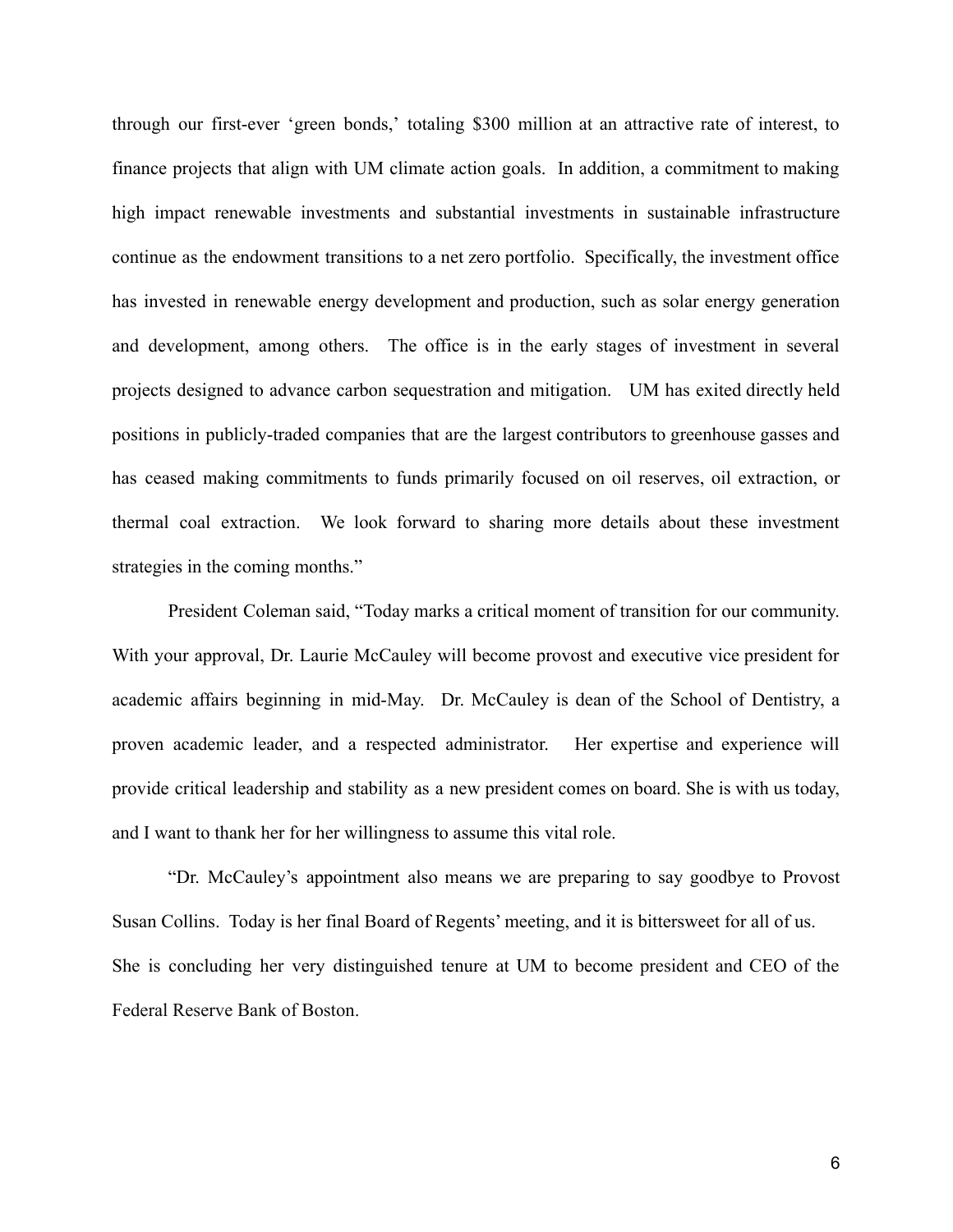"Susan, thank you for your leadership, integrity, and wise counsel, both as dean of the

Ford School of Public Policy and as provost. Personally, you have been a tremendous source of

support in my return as president, and I am very grateful."

Regent Weiser read the following resolution:

#### **Regents' Resolution**

The Regents of the University of Michigan congratulate Provost Susan M. Collins who will be stepping down on May 15 having been named President and CEO of the Federal Reserve Bank of Boston. She will assume her new role on July 1. Provost Collins came to the university in 2007 as the Joan and Sanford Weill Dean of the Gerald R. Ford School of Public Policy (2ervice and thoughtful policies. A collaborator and leader she lived her own adage, "If you want to go fast, go alone. If you want to go far, go together."

It is with deep appreciation, and in recognition of her dedication and service, that the Regents wish her every success in her new role.007-2017). She is also the Edward M. Gramlich Collegiate Professor of Public Policy and professor of economics.

In July of 2020 she became provost and executive vice president for academic affairs, (serving as acting beginning in January 2020, and interim beginning in March 2020) and began the process of restoring stability and confidence in that office and on campus, amid a global pandemic and all the uncertainties that came with it. As a scholar, teacher, and leader, Provost Collins recognizes the value of diversity and inclusion, working tirelessly to make the university a place in which people of all backgrounds thrive.

Provost Collins helped prepare students to become influential leaders, and researchers ready to tackle real-world problems through steadfast service and thoughtful policies. A collaborator and leader she lived her own adage, "If you want to go fast, go alone. If you want to go far, go together."

It is with deep appreciation, and in recognition of her dedication and service, that the Regents wish her every success in her new role.

Regent White said, "The Board of Regents has recommended that a Regents' Citation of

Honor be awarded to Susan M. Collins. Pursuant to Regents' Bylaw 9.05, the Regents' Citation of Honor is conferred by the Regents upon individuals who have made extraordinary contributions to the life and welfare of the university or who by unusual or unique accomplishment or service merit the approbation of the Board of Regents. I move the board bestows, at the Spring Commencement, the Regents' Citation of Honor on Provost Susan M. Collins in recognition of her steadfast leadership and dedication to the university during a period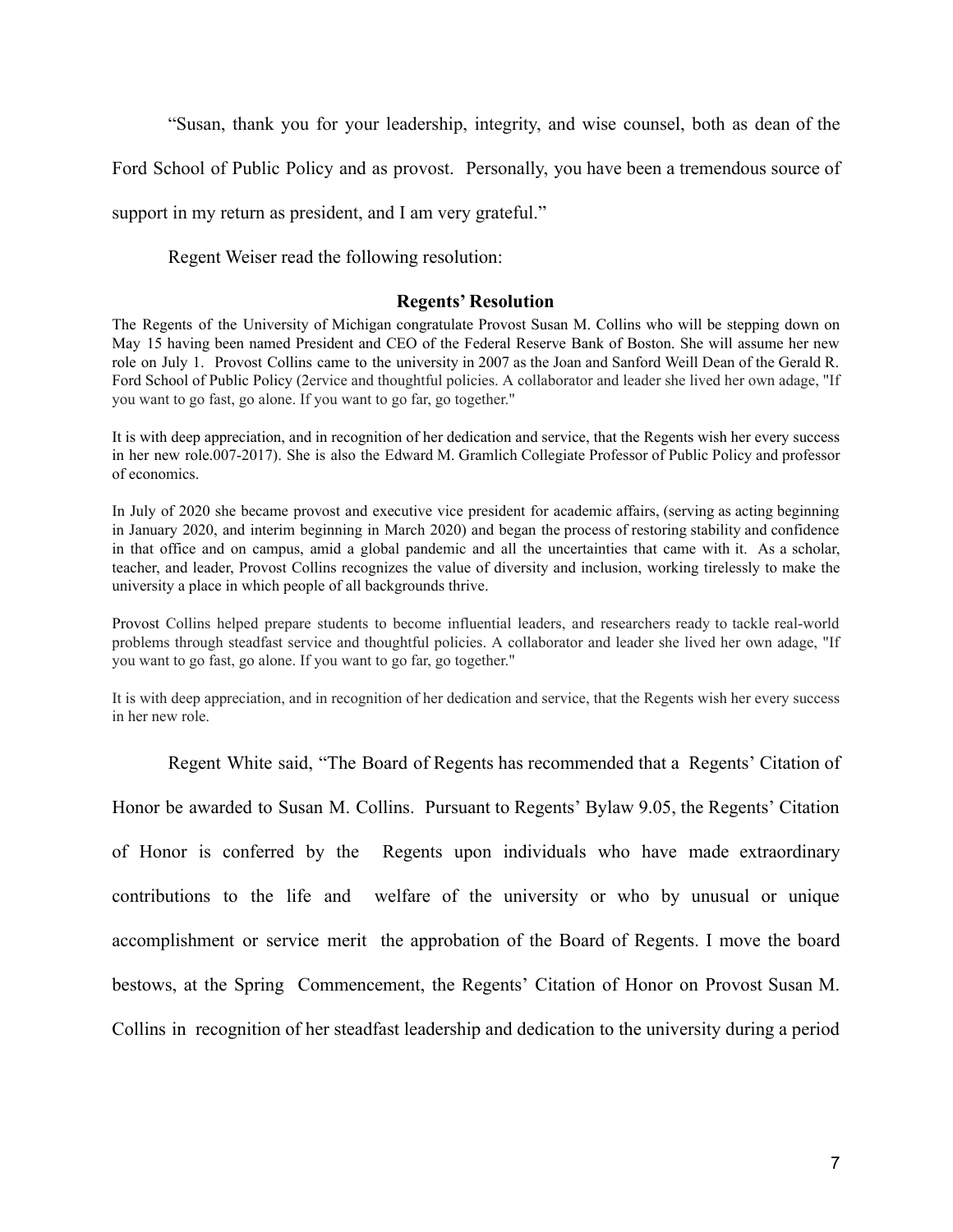of unprecedented challenges, and I move the approval of this supplemental item." The motion was seconded by Regent Bernstein and passed unanimously. Applause followed.

Provost Collins thanked the board, administration and her team in the Office of the Provost and said that she was very grateful and humbled.

Regent Acker said, "The board had some important conversations at its strategic meeting earlier this month. We spent time discussing optimal enrollment at UM over the long haul as we balance excellence with the ability to support all students to graduation. We were pleased to hear about the improvement to our graduation rate (from 90-93% in recent years which is incredible, particularly given the significant increase in enrollment over the past seven or so years).

"The board is looking at the long-term plans for housing, knowing we have some units that need to be replaced on north campus and central campus and we have demand that exceeds supply right now by about 1,800 beds. We want to accommodate that demand for housing for sophomores, transfers and others and are looking at long-term planning and housing on North Campus, Central campus and on the property on Fifth Ave formerly known as Fingerle. We will welcome input from students.

Regent Acker continued, "I also want to comment on today's announcement regarding the creation of the Coordinated Community Response Team. I thank our survivor community for continuing to share their stories and help us become a better university when it comes to sexual misconduct prevention, education and support. This is an important step, but we know we must continue our work to shape our policies and practices into the future – and we're committed to doing so. I'll now turn to the presidential search committee Co-chair Regent Ilitch, who will provide an update on our search process."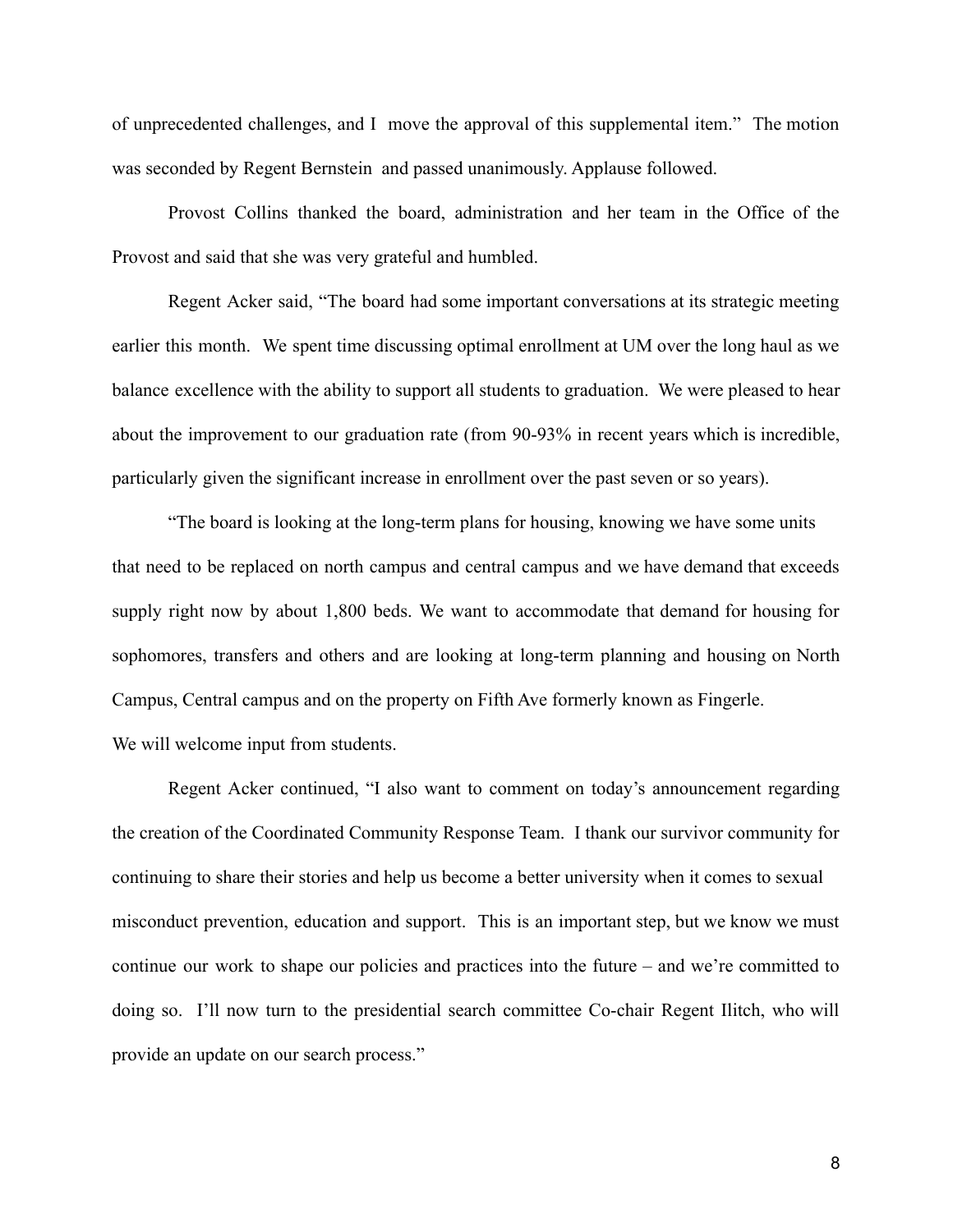Regent Ilitch said, "On behalf of my Co-chair Regent Hubbard as well as the entire Board of Regents, I want to say how grateful we are for the outpouring of community engagement and feedback we've received since the beginning of this Presidential search process. Throughout February, we held six individual listening sessions, including specific sessions for all faculty, staff, students, Michigan Medicine, and the Dearborn and Flint campus communities. We also had sessions with alumni. Additionally, over 1,000 UM community members completed our feedback survey, sharing their opinions and echoing many of the themes we heard in the listening sessions. It is important that the next president rebuild trust and accountability, leading with integrity and redressing past abuses and sexual misconduct. I was struck by the appreciation expressed for 'being heard' and appreciated hearing the words 'thank you.'

"Other themes we heard include continuing the commitment to our carbon neutrality and climate justice goals; having an actionable plan for diversity, equity, and inclusion; championing support for research funding and interdisciplinary infrastructure; and dedication to the success of the full Michigan community – students, faculty, and staff alike.

"One concern we thought we could address immediately was around our exterior doors. Some people have difficulty opening doors to university buildings. Our Facility Operations team shared that UM has required automatic door openers for new buildings and major renovations since 2019. A digital map of accessible pathways into all Ann Arbor campus buildings will be completed by September 2022. We commit to prioritize and provide automatic door operation. Currently 50 buildings are in need. Please email operations at [AVPFO@UMICH.EDU](mailto:AVPFO@UMICH.EDU) if you have any questions.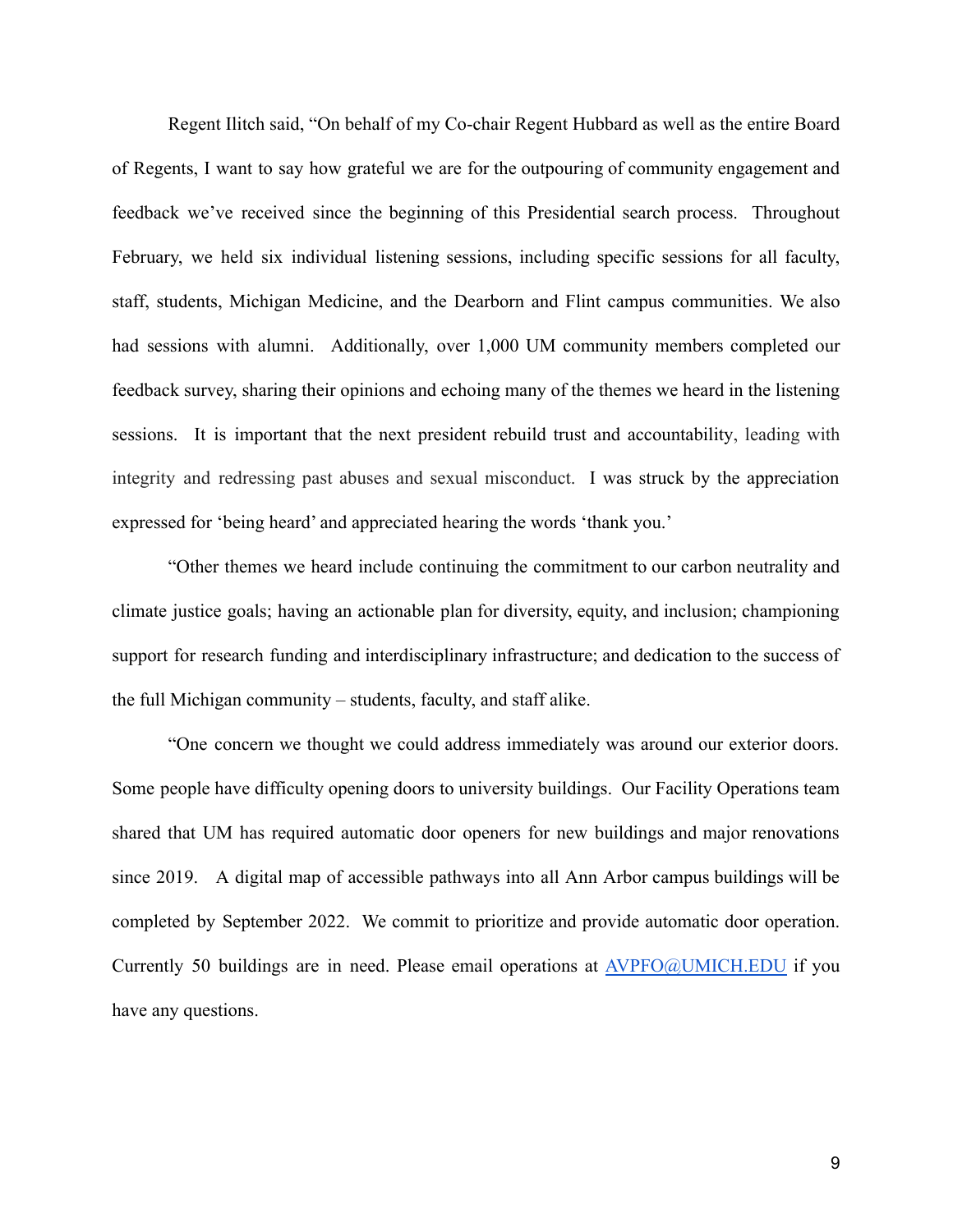"We have one more listening session at the end of this meeting, and will then incorporate all the feedback into a position profile that will be posted publicly next week and will be shared with candidates. We appreciate everyone's candor and input, and as the committee and our search consultants begin the work of identifying and reviewing candidates, we look forward to sharing news of an appointment over the summer."

Executive Vice President Runge introduced Paul Cederna, associate chair, Department of Surgery and professor of biomedical engineering who specialized in reconstruction of complex wounds including connecting nerves to mechanical devices.

**Presentation:** "Melding Machines and Humans: The Future is Now"

Dr. Cederna said that he helped build a team with the faculty from the Medical School, Department of Surgery, Mechanical Engineering, Biomedical Engineering, Materials Science, Chemical Engineering, and Cellular and Molecular Biology to advance functional restoration of limbs, and connect the peripheral nervous system to control various prosthesis. He credited UM's strong medical school and highly collaborative nature and said, "It gives us an opportunity to make huge impacts on the world that can't be made in any other university in the U.S. and across the world." His presentation was followed by applause.

Regent Bernstein said, "Very few institutions have the ability to marshal the expertise, resources and scholarship to put together that type of team. I am so grateful and proud. It demonstrates that if you want to solve and address the most complex problems or challenges in our society, as we do, you have to be good at a lot of different things. It is extraordinary and I am grateful."

### **Committee Reports**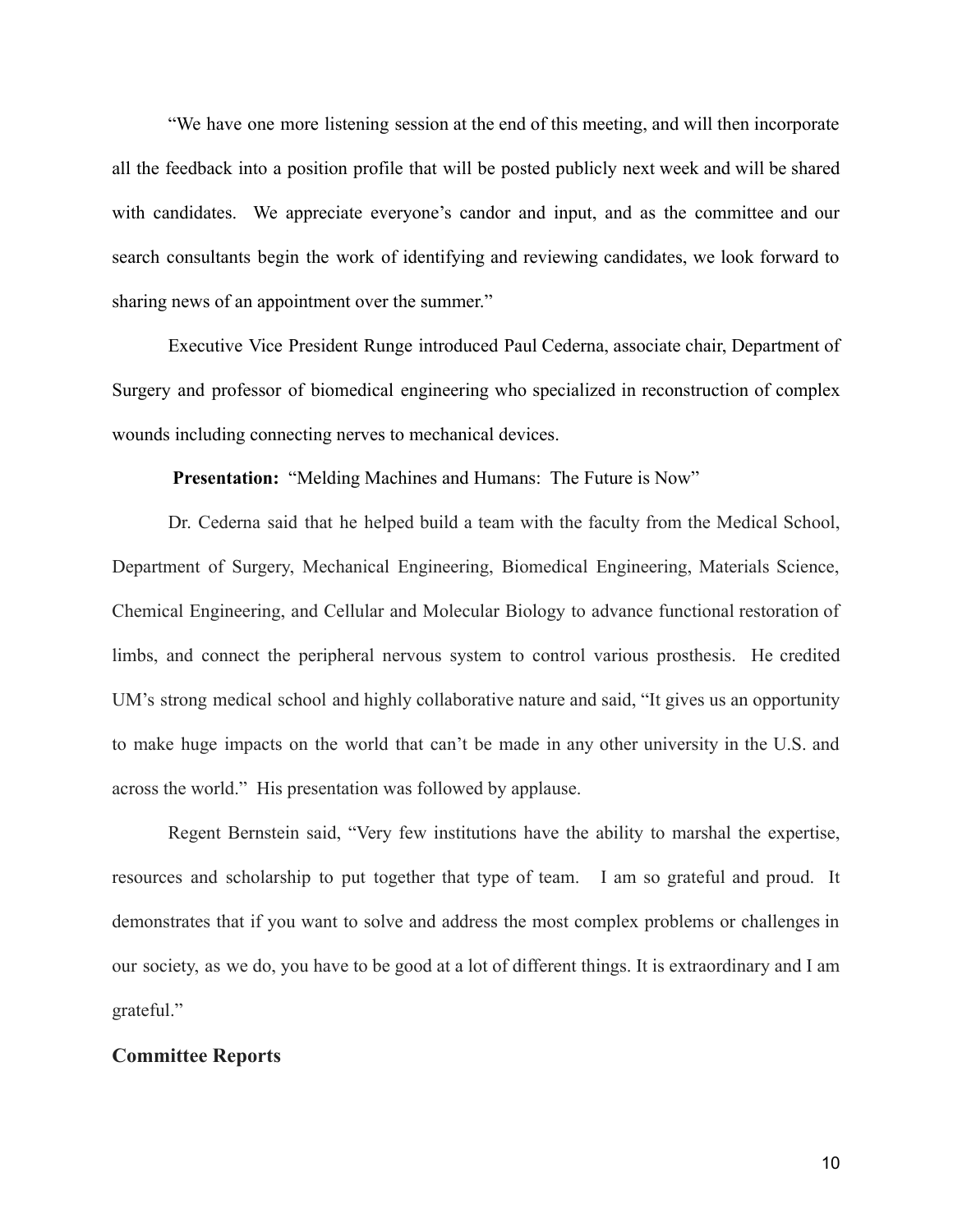**Finance, Audit and Investment Committee** Regent Hubbard reported that the FAI Committee, including members Regents White and Brown, met to review the 2022 audit completion and the external audit plan and fees. The committee also met with representatives of PricewaterhouseCoopers. Members of the UM Alumni Association Board joined the meeting to discuss Impact Investments. She also shared information on the bond rating meetings she attended with EVP Chatas and others in NYC in February that resulted in the sale of record-size College Century Bonds.

**Health Affairs Committee** Regent Brown reported that the Health Affairs Committee, including members Regents Acker and Hubbard, met and discussed MyMichigan Affiliation. They also reviewed various dashboards including financial dashboards.

**Personnel, Compensation and Governance Committee** Regent Ilitch reported that the PCG Committee, including members Regents Acker and Bernstein, met and received an update on searches and reappointments. They also discussed presidential evaluations and received an update from Guidepost solutions.

**Committee on Flint & Dearborn** Regent Behm reported that the Committee on Flint & Dearborn, including members RegentsAcker, Bernstein, Hubbard, and Ilitch, met with Chancellors Dutta and Grasso to discuss preliminary budgets for 2022-23.

#### **Public Comment on agenda items**

Regents heard comments from: Kevin Orloski, student, on resumption of the CCRB Project; and Linda Martinson, alum, on the re-appointment of President Coleman.

**Consent Agenda**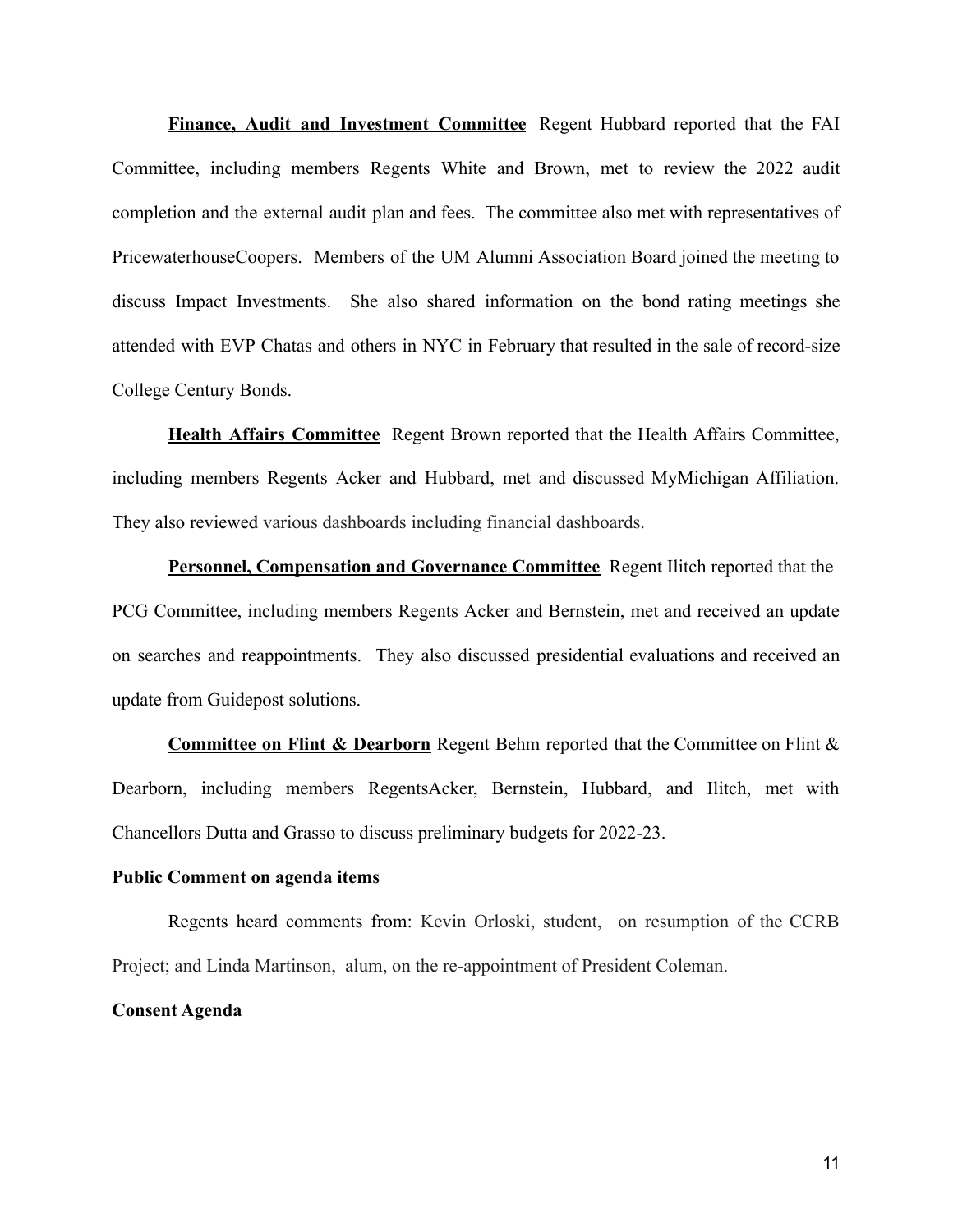**Minutes.** Vice President Churchill submitted for approval the minutes of the meetings of February 17, 2022.

**Reports.** Executive Vice President Chatas submitted the Investment Report, the Plant Extension Report, and the University Human Resources Report.

**Litigation Report.** Vice President Lynch had no report.

**Research Report.** Vice President Cunningham submitted the March 2022 Research Award and Expenditures Report.

**University of Michigan Health System.** Executive Vice President Runge had no report. **Student Life.** Vice President Harmon had no report.

**University of Michigan-Dearborn.** Chancellor Grasso reported on Giving Blue Day and growing support for the Go Blue Guarantee Endowment. He noted that Dr. Christianian Stewart received a Fulbright Scholar Award for digital storytelling, and he talked about efforts to improve the mental health of students and staff.

**University of Michigan-Flint.** Chancellor Dutta reported Giving Blue Day raised over \$300,000. A team of students will compete in the Human Expiration Global Challenge, competition in April. He noted that the new William R. Murchie building received silver certification and is the first LEAD building on the UM-Flint campus.

**Student Government Reports.** Central Student Government President Nithya Arum reported on the menstrual product program on campus, concerns about former UM President James Angell, and new services for students funded by Central Student Government fees. She also voiced her support of the \$15/hour wage for student employees.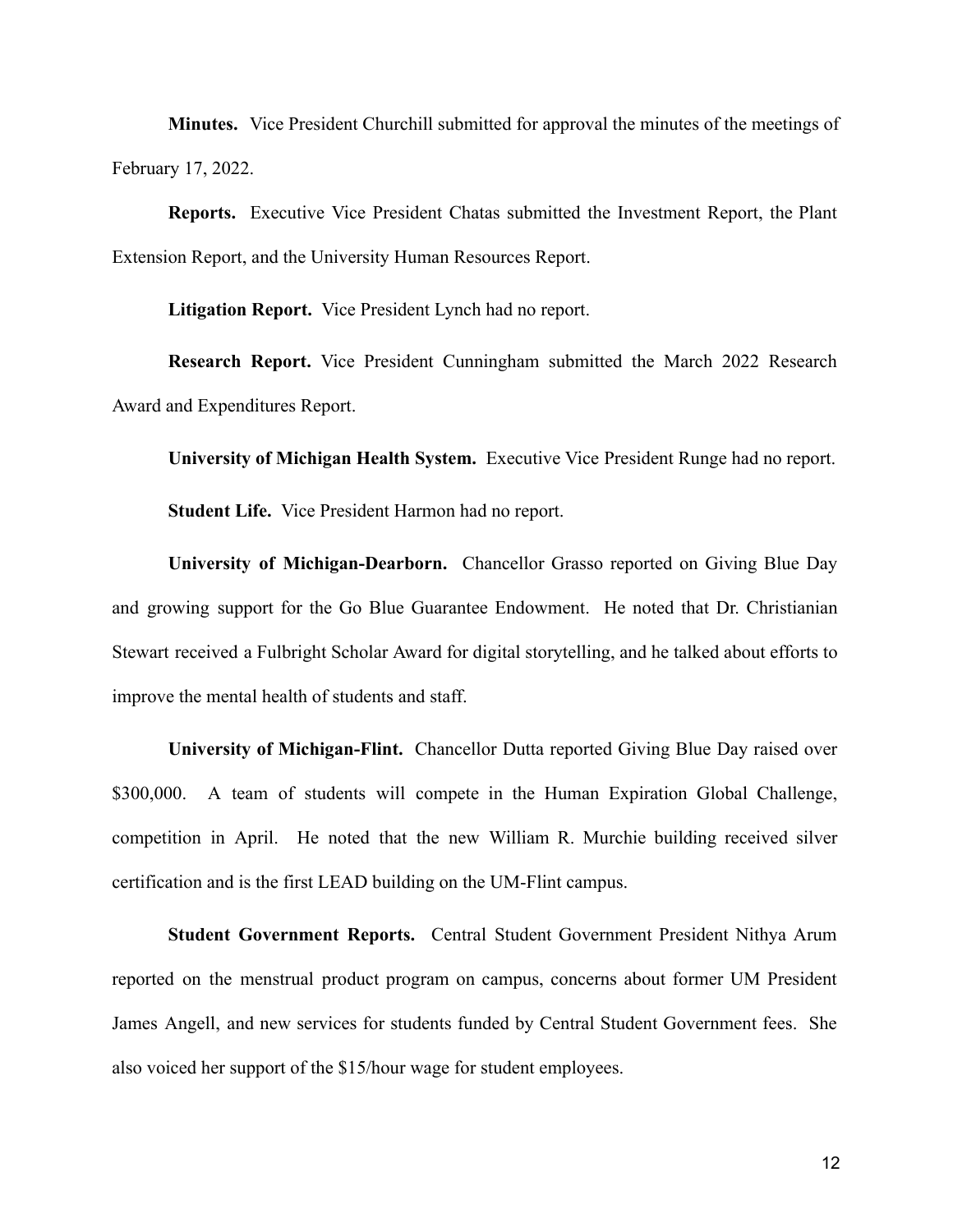**Voluntary Support.** Vice President Baird had no additional report.

**Personnel Actions/Personnel Reports.** Provost Collins presented a number of personnel actions and reports. She also reported on the fact that there are seven Ukrainian and 21 Russian students on campus. She said that her team has been in touch with each of them and is taking action to ensure they can continue their education here despite other difficulties. Things like late fees and registration holds have been removed, and students will be allowed to register for spring, summer and fall semesters and will continue to be supported throughout this very challenging time.

**Retirement Memoirs.** Vice President Churchill submitted retirement memoirs.

**Memorials.** No deaths of active faculty members were reported to the regents.

**Degrees.** Recommendations for honorary degrees were submitted.

**Approval of Consent Agenda.** On a motion by Regent White, seconded by Regent Hubbard, the regents unanimously approved the consent agenda.

### **Absolute Return and Alternative Asset Commitments**

Executive Vice President Chatas reported on follow-on investment with previously approved partnerships including a commitment of \$10 million to Irradiant BDG Investors, L.P., a commitment of \$25 million to AyurMaya Capital Management Fund, L.P., a commitment of \$84 million to two Cedarfield-sponsored investment, and a commitment \$71 million to a Sequoia Capital-sponsored investment.

## **Alternative Asset Commitment and Absolute Return Commitment**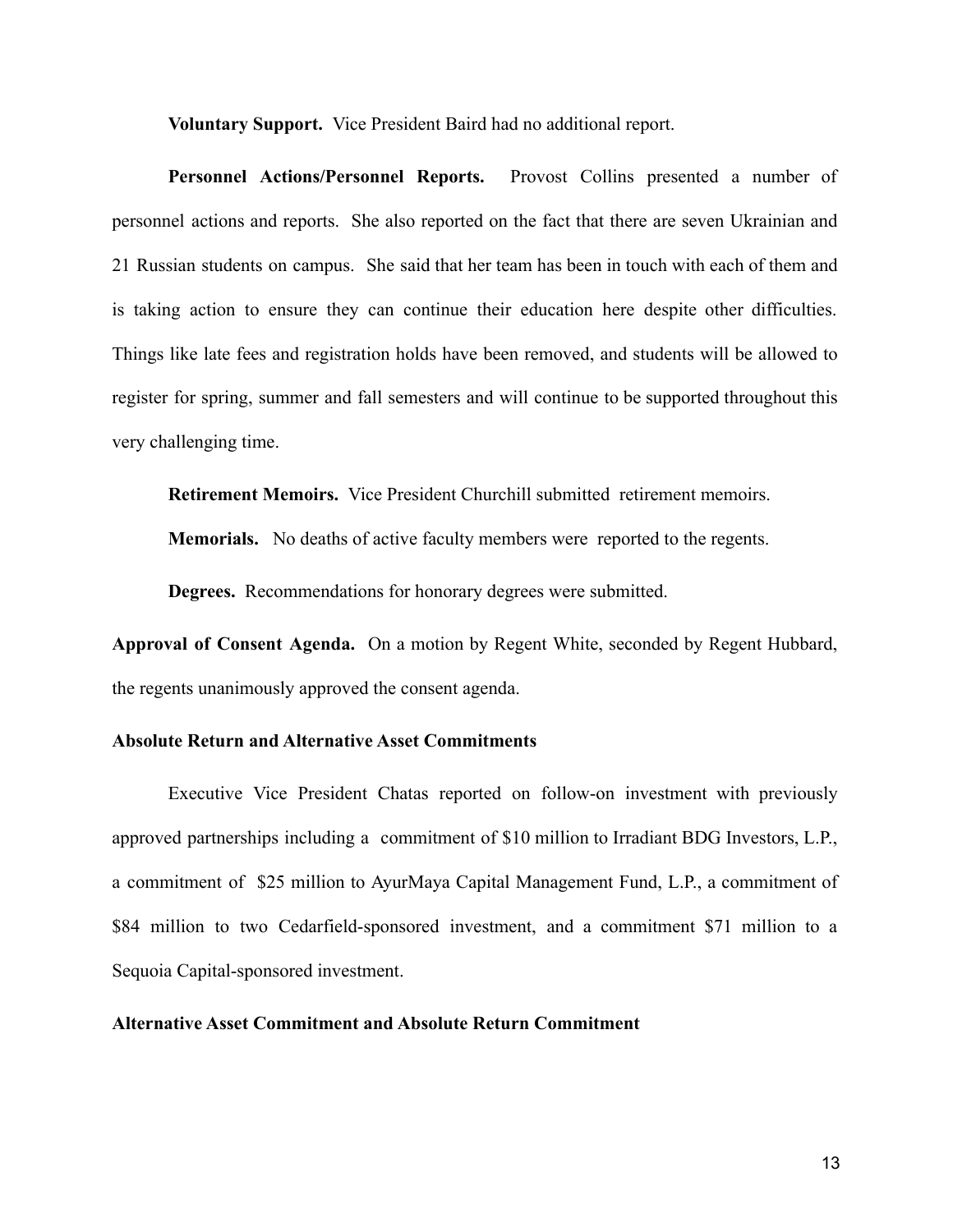On a motion by Regent White, seconded by Regent Hubbard, a commitment of up to \$25 million from the Long Term Portfolio to an investment sponsored by Plural Platform, Plural Platform SCSp RAIF was approved; and Holdco Opportunities Fund IV, L.P. was approved with funding up to \$75 million from the Long Term Portfolio.

#### **7300 West Joy Road, Dexter, Michigan/ Specialty Pharmacy Expansion**

On a motion by Regent Hubbard, seconded by Regent Acker, the regents approved that the University of Michigan acquire the property at 7300 West Joy Road, Dexter, Michigan, at the negotiated price of \$6,000,000, subject to the University satisfying itself with the environmental condition of the site and otherwise completing due diligence; and the regents approved the Specialty Pharmacy Expansion project located at the same address, as described and authorized issuing the project for bids and awarding construction contracts providing that bids are within the approved budget.

# **University of Michigan Health Brighton Center for Specialty Care Shell Space Utilization for New Operating Rooms**

On a motion by Regent Hubbard, seconded by Regent Acker, the regents unanimously approved the Brighton Center for Specialty Care Shell Space Utilization for New Operating Rooms Project as described, and authorized issuing the project for bids and awarding construction contracts provided that bids are within the approved budget.

### **Michigan Stadium Scoreboard Replacement**

EVP Chatas introduced Rob Radamacher, COO of the Department of Athletics. He provided a breakdown of the scoreboard project that include: Production Room upgrades (\$8 million) for three studios that serve multiple athletic facilities (Field Hockey, Crisler, Michigan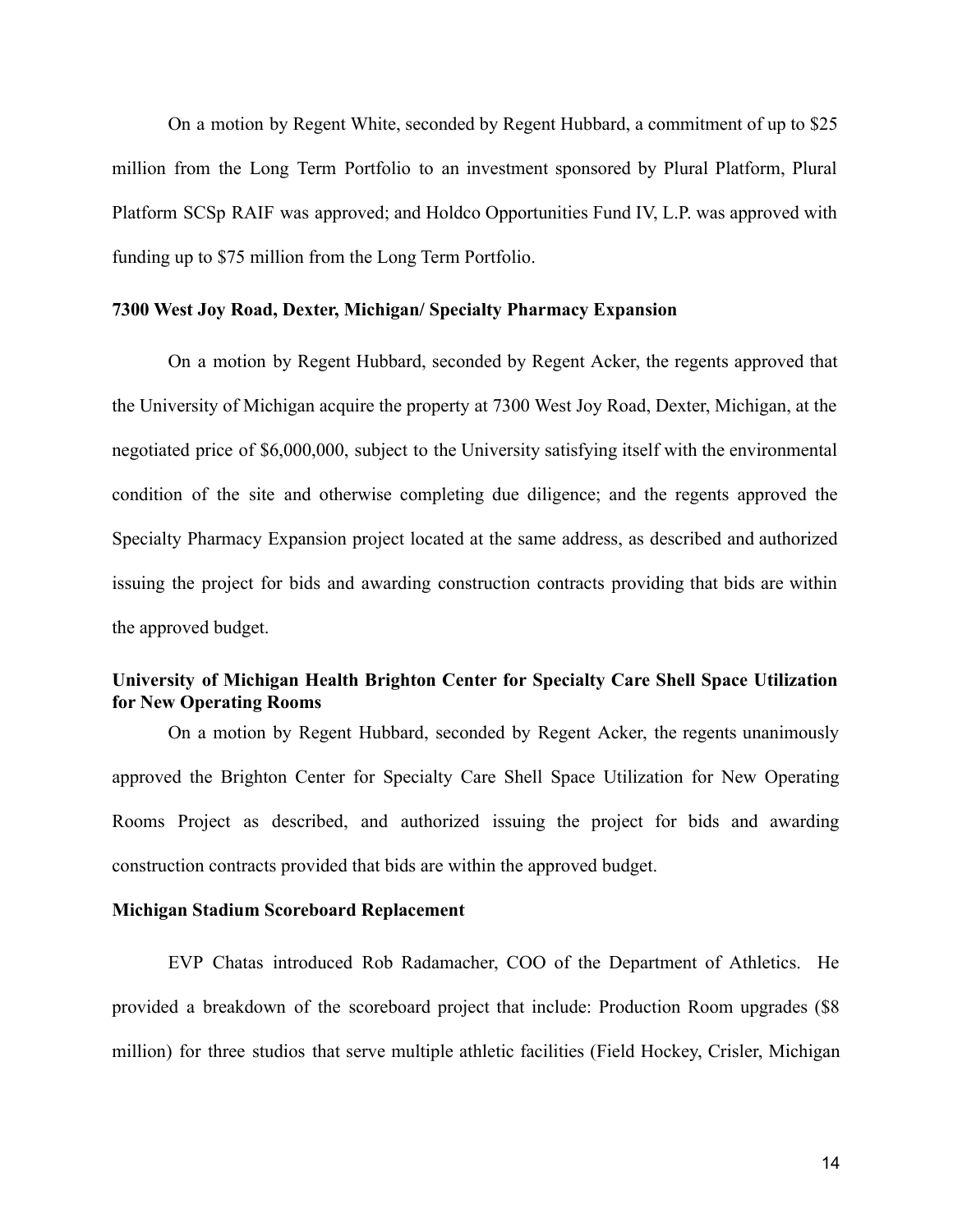Stadium, Yost, Soccer, Indoor Track, Baseball, and Softball). He noted that the aging technology is becoming difficult to maintain. Most of the content for the Big 10 Network and digital media platforms is produced in these studios.

The two new Michigan Stadium video boards will be replaced (\$12 million) with larger boards. The audio system replacement (\$5 million) includes bowl seating and the concourse area. There are safety upgrades for better access (\$4 million) and other infrastructure, site work and design fees (\$12 million). Funding will come from Athletic Department gifts restricted for capital purposes, and no new operating expenses are anticipated.

Regent Hubbard made a motion for approval and it was seconded by Regent Ilitch.

Regent Ilitch thanked the donors for funding this infrastructure. She said, "We are so fortunate to have such generous donors. I can't begin to tell you how this enhancement will improve the fan experience. The improved clarity in announcements will be an investment in our fans. It is quite typical to update this kind of infrastructure. The technology is changing so fast, we need to stay present."

The regents unanimously approved the Michigan Stadium Scoreboard Replacement Project as described, and authorized issuing the project for bids and awarding construction contracts provided that bids are within the approved budget.

#### **Central Campus Recreation Building Replacement (CCRB)**

Vice President Harmon said that his project was approved and then delayed during the pandemic. It is a critically important part of Student Life and this new structure will provide significant, beneficial, highly sustainable programs on campus, including wellness and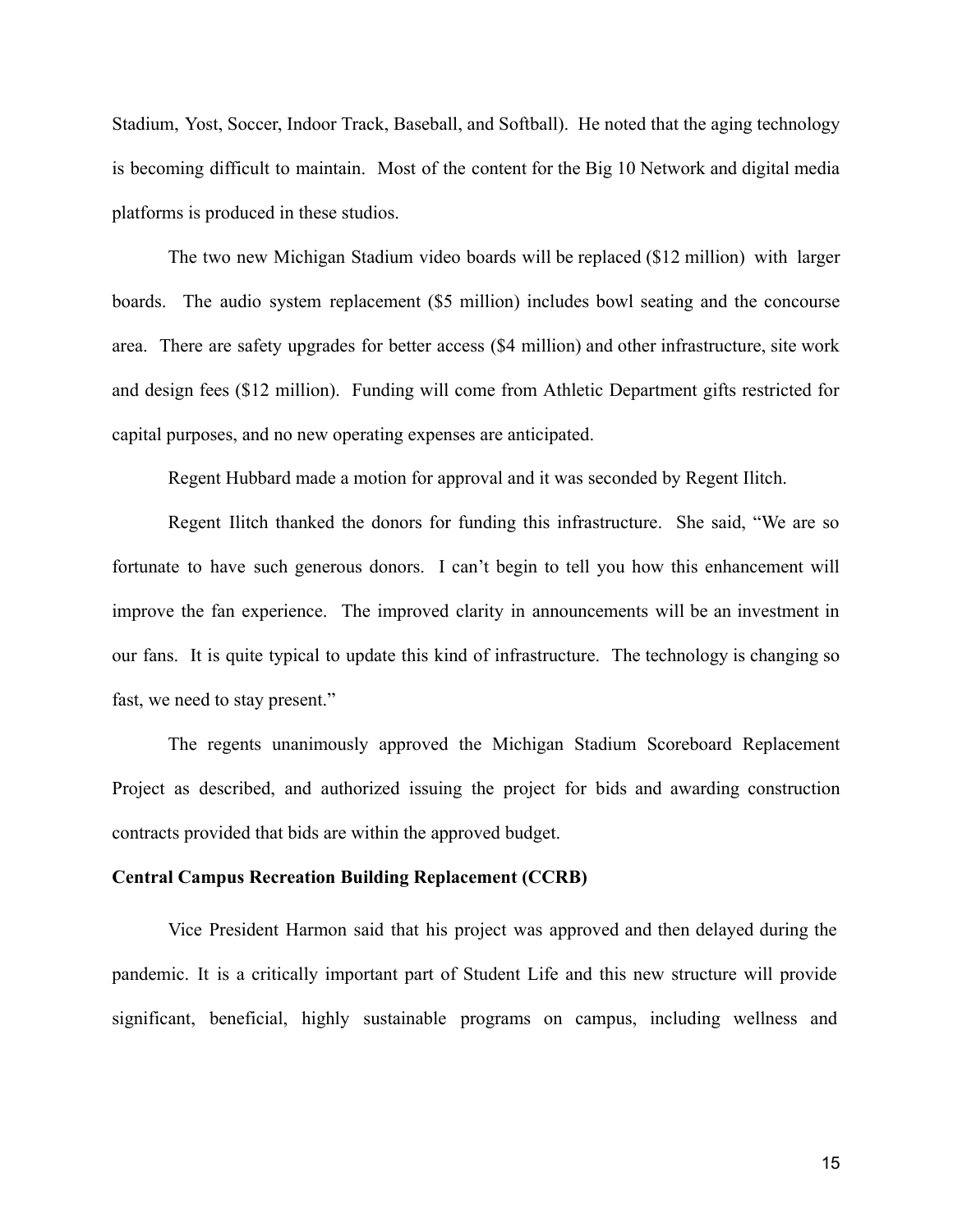recreation, in the heart of central campus. There are also plans underway for a temporary facility while the new facilities are being built.

Jack Patton, RDG Planning & Design shared the schematic design that is significant, beneficial and sustainable on the corner of Geddes and Washtenaw. It will be a fully accessible, 200,000 gross square feet facility, designed for high performance.

Mike Widen, director of recreational sports, gave a comprehensive overview of the facilities available inside the new building including a cycling studio, indoor jogging track, group exercise facilities, locker room, incline ramp, and indoor turf area. There will be four courts worth of gymnasium spaces. The natatorium includes a lap pool, a recreation pool designed for shallow water aquatic basketball and volleyball, and a recovery pool for post workout.

On a motion by Regent White, seconded by Regent Bernstein, the regents unanimously approved the schematic design for the Central Campus Recreation Building Replacement Project as described, and authorized issuing the project for bids and awarding construction contracts provided that bids are within the approved budget.

### **Approval of request to name the Edward and Rosalie Ginsberg Building**

Vice President Harmon said, "William and Inger Ginsberg, who endowed the Edward Ginsberg Center for Community Service and Learning in 1999, have made an additional \$10 million gift to fund the construction of a new building to house the Center. The new building will meet a great need. It will provide much-needed space for students, faculty and community partners to engage thousands of people in community service and learning throughout the year.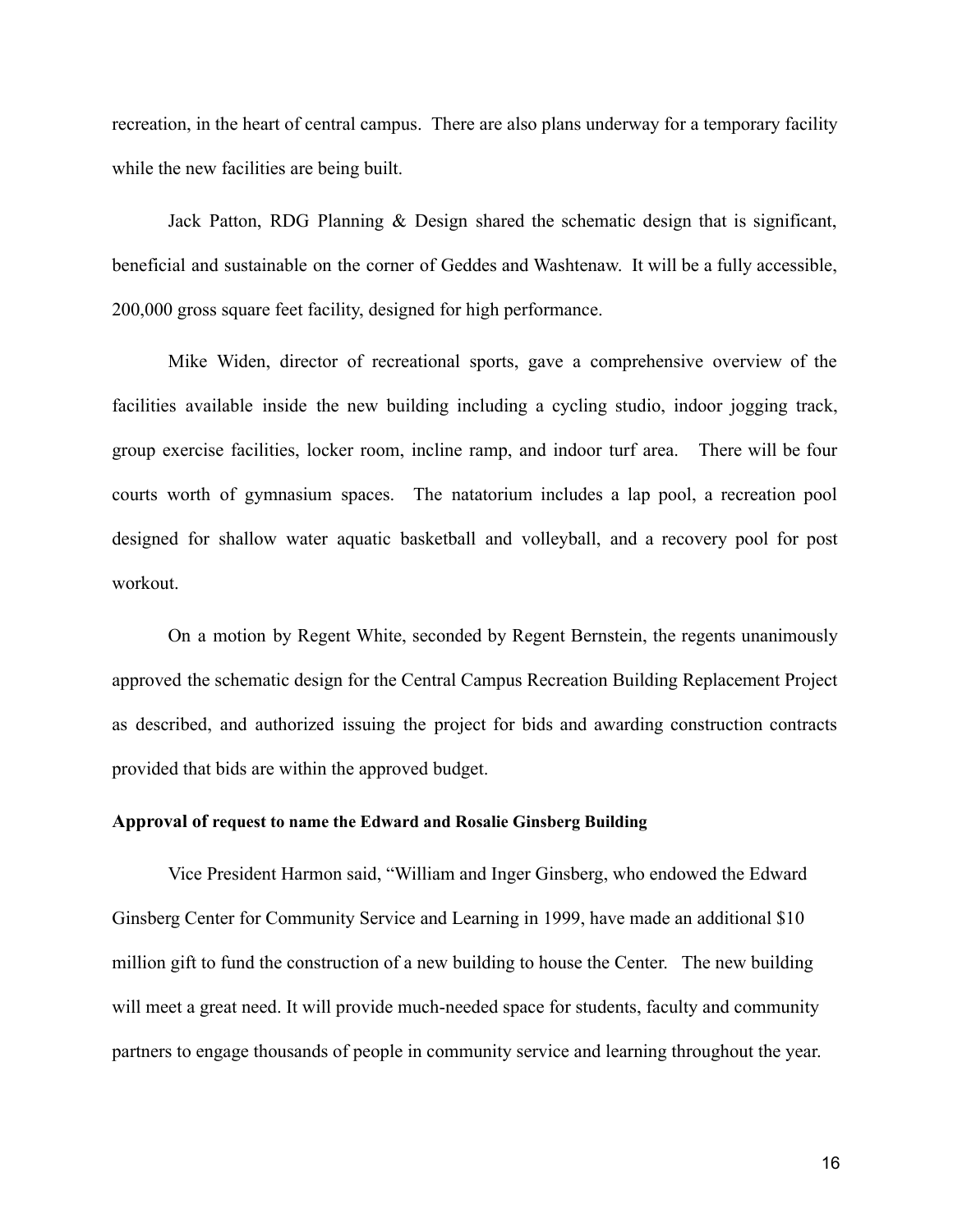"As mentioned earlier, it will also help the university meet our commitment to carbon neutrality. This building will include a geothermal exchange system to increase energy efficiency, along with many other sustainability features. The gift will fully fund the building's construction.

"But I'd also like to tell you about the Ginsberg family legacy. Edward, Class of 1938, and Rosalie Ginsberg lived a life dedicated to serving others. They devoted themselves to helping those less fortunate, supporting their local community as well as Jewish organizations in the U.S. and Israel in the days following World War II. They instilled a profound sense of service in their family. Their son, William, and his wife Inger, have carried forward that commitment. William and Inger have given more than \$16 million to UM, the place their father loved. They have had a direct and profound impact on service learning at Michigan. "In recognition of the Ginsbergs' exceptional generosity, I recommend the Board of Regents approve this request to name the Edward and Rosalie Ginsberg Building in honor of William's parents. It will be a fitting legacy for a remarkable and inspiring family."

On a motion by Regent Bernstein, seconded by Regent Weiser, the regents unanimously approved the request to name the Edward and Rosalie Ginsberg Building.

## **Conflicts of Interest**

On a motion by Regent Acker, seconded by Regent Hubbard, the regents approved the following conflict of interest items that fall under the State of Michigan Conflict of Interest Statute. The following information is provided in compliance with statutory requirements:

# **Authorization for the University to enter into an agreement with Avicenna Medical Systems, Inc.**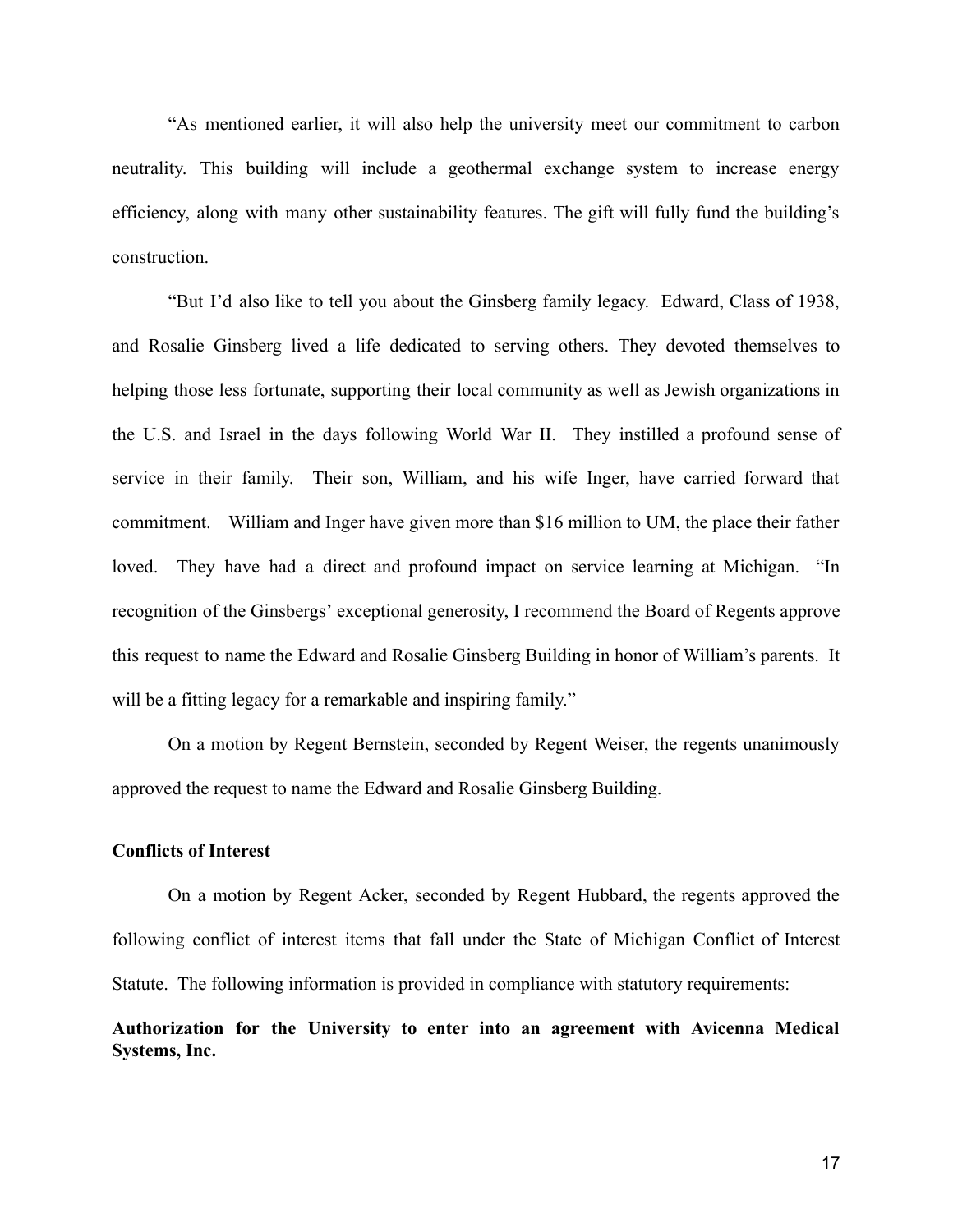An agreement with Avicenna Medical Systems, Inc. was approved.

- 1. The parties to the agreement are the regents of the University of Michigan, its Department of Urology Department and Avicenna Medical Systems, Inc.
- 2. The agreement is for a duration of two years at a total cost not to exceed \$15,000. Avicenna Medical Systems, Inc. will be supplying all the necessary resources and personnel to fulfill this contract. The remaining base contract terms and conditions are typical to those used in Procurement Services standard templates for other similar contracts entered into by the Regents.
- 3. The pecuniary interest arises from the fact that University of Michigan employees Khaled El-Safty is owner and Frank Pelosi is owner and director of Avicenna Medical Systems, Inc.

# **Authorization for the University to enter into an agreement with Cornell Farms LLC**

An agreement with Cornell Farms LLC was approved.

- 1. The parties to the agreement are the regents of the University of Michigan, its Unit for Laboratory Animal Medicine and Cornell Farms LLC.
- 2. The agreement is for three years with the option of a two-year extension at a total cost not to exceed \$250,000. Cornell Farms LLC will be supplying all the necessary resources and personnel to fulfill this contract. The remaining base contract terms and conditions are typical to those used in Procurement Services' standard templates for other similar contracts entered into by the regents.
- 3. The pecuniary interest arises from the fact that University of Michigan employee Marie Cornell, is member and owner of Cornell Farms LLC.

# **Authorization for the University to transact with the Institute for Social and Environmental Research-Nepal**

An agreement with the Institute for Social and Environmental Research-Nepal was approved.

- 1. The parties to the contract are the Regents of the University of Michigan and its Institute for Social Research and ISER-N.
- 2. The agreement is for a duration of two years at a total cost not to exceed \$200,000. ISER-N will be supplying all the necessary resources and personnel to fulfill this contract. The remaining base contract terms and conditions are typical to those used in Procurement Services standard templates for other similar contracts entered into by the Regents.
- 3. The pecuniary interest arises from the fact that University of Michigan employee, Dr. Dirgha Jibi Ghimire, is director of ISER-N.

# **Authorization for the University to transact with miLEAD Consulting Group**

An agreement with Authorization for the University to transact with miLEAD Consulting Group was approved.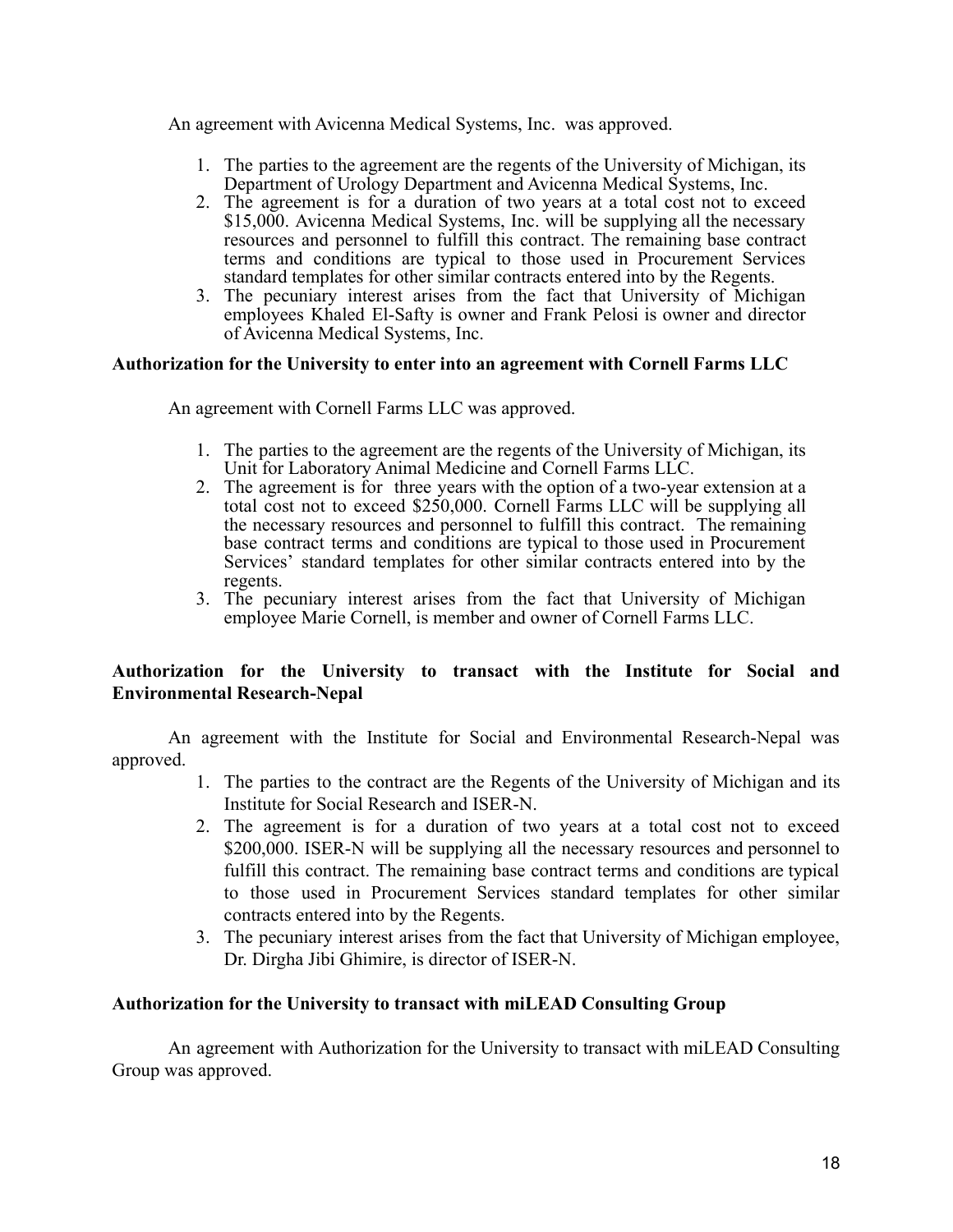- 1. The parties to the contract are the Regents of the University of Michigan and its Climate and Space Sciences and Engineering and miLEAD Consulting Group.
- 2. The agreement is for a duration of six weeks at a total cost not to exceed \$2,500. miLEAD Consulting Group will be supplying all the necessary resources and personnel to fulfill this contract. The remaining base contract terms and conditions are typical to those used in Procurement Services standard templates for other similar contracts entered into by the Regents.
- 3. The pecuniary interest arises from the fact that University of Michigan employee, Ishtiaq Mawla, is president of miLEAD Consulting Group.

# **Authorization for the University to transact with Robin A. Beck dba Primary Sources Uncharted Americana**

A transaction with Authorization for the University to transact with Robin A. Beck dba Primary Sources Uncharted Americana was approved.

- 1. The parties to the contract are the Regents of the University of Michigan and its William Clements Library and Primary Sources Uncharted Americana.
- 2. The agreement is for a one time purchase at a total cost not to exceed \$5,000. Primary Sources Uncharted Americana will be supplying all the necessary resources and personnel to fulfill this contract. The remaining base contract terms and conditions are typical to those used in Procurement Services standard templates for other similar contracts entered into by the Regents.
- 3. The pecuniary interest arises from the fact that University of Michigan employee, Robin A. Beck, is co-owner of Primary Sources Uncharted Americana.

# **Authorization for the University of Michigan to Enter into License Agreements with Venture Accelerator Firms Located at the North Campus Research Complex**

License agreements with Venture Accelerator Firms located at the North Campus

Research Complex were approved.

- 1. The parties to the license agreements are the Regents of the University of Michigan and the companies listed in the attached spreadsheet.
- 2. The service to be provided is the license of space in the North Campus Research Complex Venture Accelerator located at 1600 Huron Parkway, Ann Arbor, Michigan with access to common area space within the building. The license durations, including all options for renewal are outlined in the spreadsheet. The licenses will use the standard University of Michigan Venture Accelerator license template. The licensee companies will pay the rates as stipulated in the attached spreadsheet for the current term and option years as indicated. The licensee companies will be responsible for providing monthly updates concerning their business progress to the University of Michigan's Office of Technology Transfer, and will have access to Office of Technology Transfer personnel for advice concerning obtaining technology assessment, business consulting, technical assistance, capital raising or other business services.
- 3. The pecuniary interest arises from the fact that the individuals listed are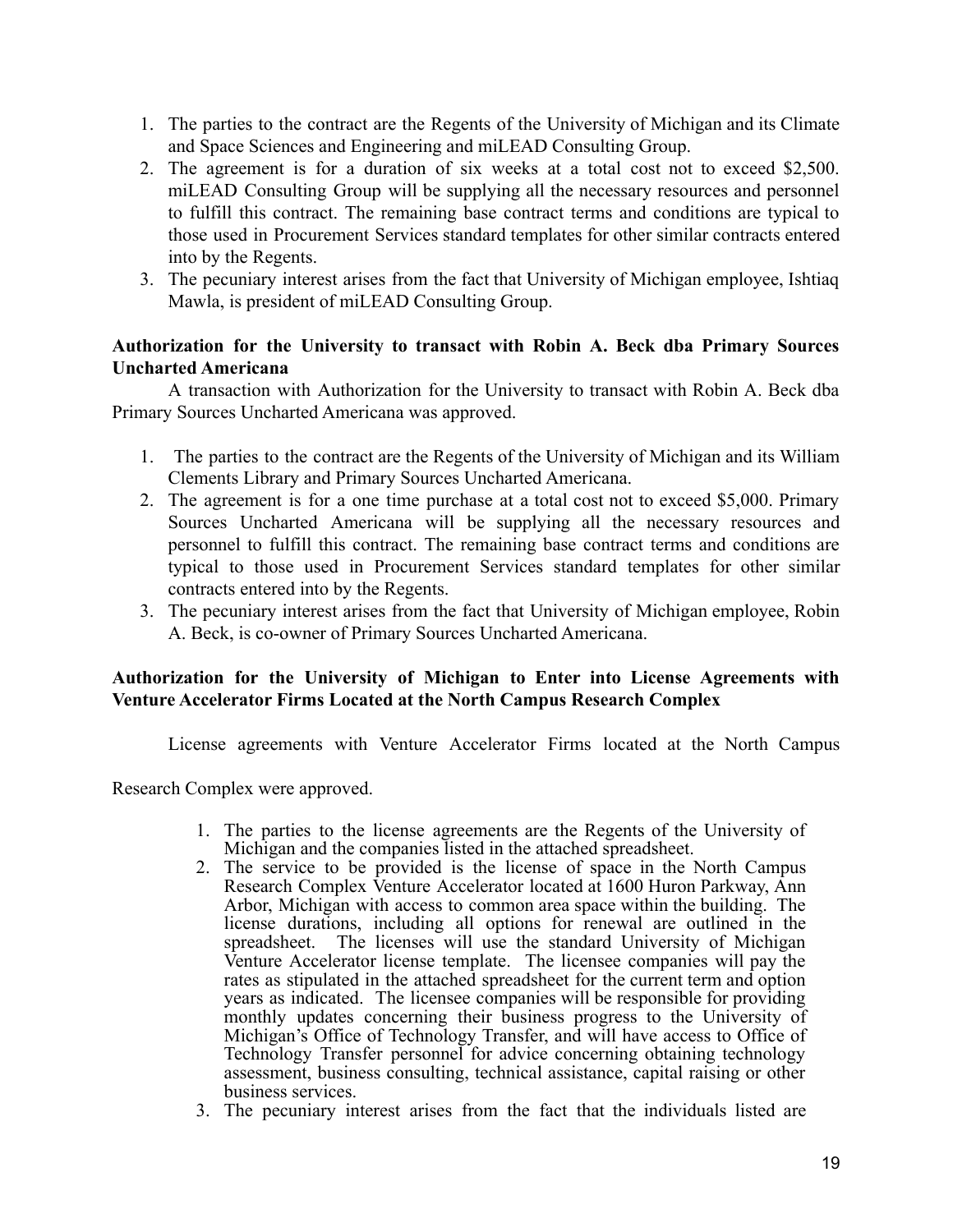University of Michigan employees and owners and/or officers of the licensee companies.

### **Authorization to enter into or amend Agreements**

Project agreements with the University of Michigan were approved.

- 1. The parties to the contract are the Regents of the University of Michigan and the following companies: Amphionic, LLC Subcontract Agreement 22-PAF05087; Amphionic, LLC Subcontract Agreement 22-PAF05092; Arborsense, Inc. Subcontract Agreement 22-PAF03652; Ascentage Pharma Group Corporation, Ltd. Research 22-PAF02911; Courage Therapeutics, Inc. Subcontract Agreement 22-PAF03865; Eli Lilly and Company Other Sponsored Activity Agreement 22-PAF04718; EVOQ Therapeutics LLC Other Sponsored Activity Amendment 22-PAF05083; iReprogram, LLC Subcontract Agreement 22-PAF04478; Jacobs Engineering Group Inc. Subcontract Agreement 22-PAF05069; PhotoSonoX LLC Subcontract Agreement 22-PAF04845
- 2. The terms of the agreements and/or amendments conform to university policy. The funding support will not exceed the amount reported in Attachment A for each agreement and/or amendment. Since projects are often amended, these agreements and/or amendments include provisions for changes in time and scope. University procedures for approval of these changes will be followed and additional conflict of interest review will be done as appropriate.

### **Authorize Execution of Investment Agreements Under the Accelerate Blue Fund for Ecovia Renewables Inc.**

The agreements for Ecovia Renewables Inc. were approved.

- 1. The parties to the contract are the Regents of the University of Michigan and Ecovia Renewables Inc.
- 2. No use of University services or facilities, nor any assignment of University employees, is obligated or contemplated under the Agreement. The A-B Fund is seeking approval for financing agreements up to a total of \$400,000 in potential investments (through one or more rounds of financing) in the Company. It is understood that, upon approval of this item, A-B Fund will have no obligation to enter into the Agreements or proceed with any investment in the company.
- 3. The pecuniary interest arises from the fact that Xiaozia Lin, is a University of Michigan employee and an owner and/or officers of the company.

# **Approval of Academic Calendar for 2023-2024 for the University of Michigan-Flint**

On a motion by Regent Akcer, seconded by Regent Hubbard, the regents unanimously

approved the Academic Calendar for 2023-2024 for UM-Flint.

# **Public Comment**